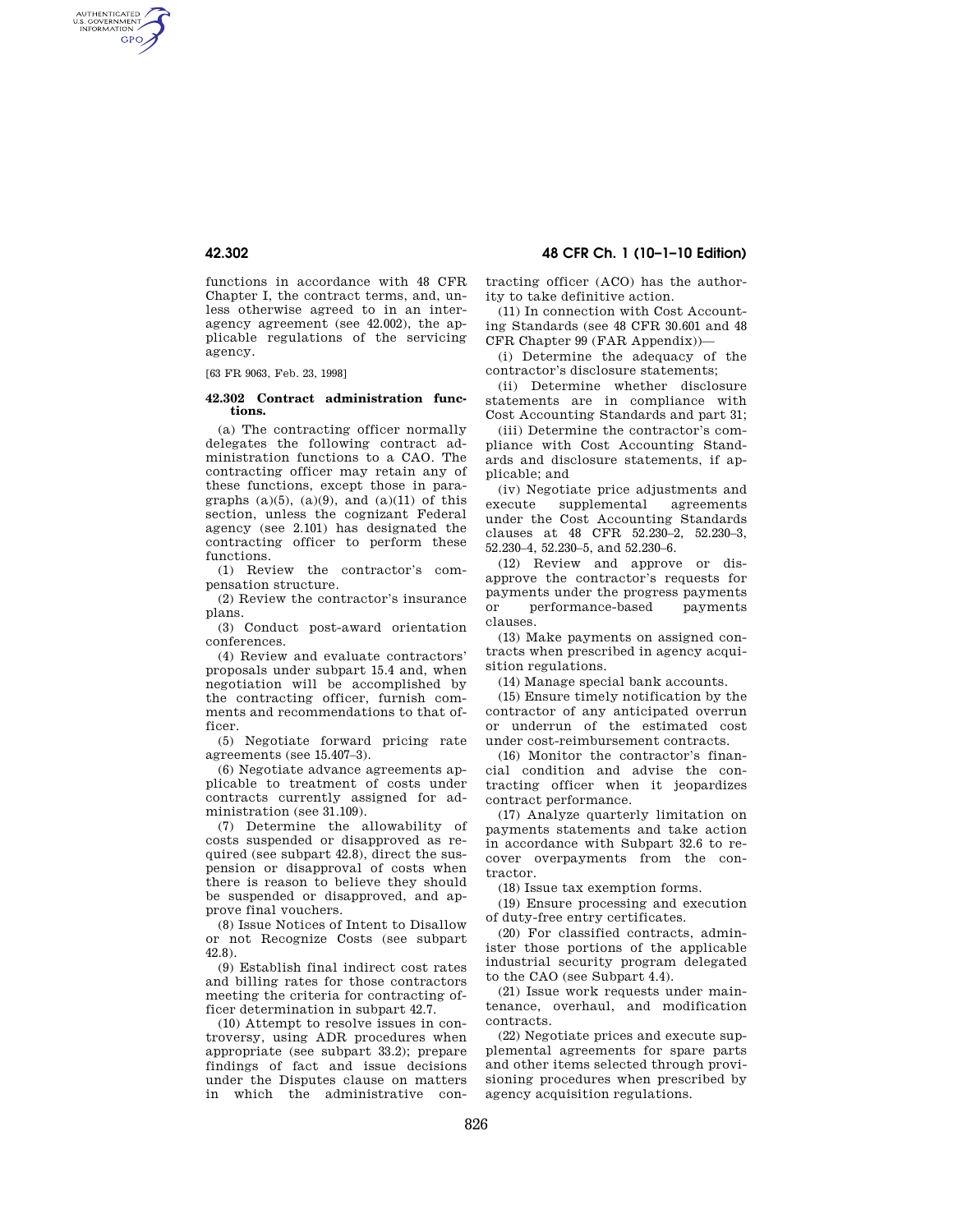# **Federal Acquisition Regulation 42.302**

(23) Negotiate and execute contractual documents for settlement of partial and complete contract terminations for convenience, except as otherwise prescribed by part 49.

(24) Negotiate and execute contractual documents settling cancellation charges under multi-year contracts.

(25) Process and execute novation and change of name agreements under subpart 42.12.

(26) Perform property administration (see part 45).

(27) [Reserved]

(28) Perform necessary screening, redistribution, and disposal of contractor inventory.

(29) Issue contract modifications requiring the contractor to provide packing, crating, and handling services on excess Government property. When the ACO determines it to be in the Government's interests, the services may be secured from a contractor other than the contractor in possession of the property.

(30) When contractors request Government property—

(i) Evaluate the contractor's requests for Government property and for changes to existing Government property and provide appropriate recommendations to the contracting officer;

(ii) Ensure required screening of Government property before acquisition by the contractor;

(iii) Evaluate the use of Government property on a non-interference basis in accordance with the clause at 52.245–9, Use and Charges;

(iv) Ensure payment by the contractor of any rental due; and

(v) Modify contracts to reflect the addition of Government-furnished property and ensure appropriate consideration.

(31) Perform production support, surveillance, and status reporting, including timely reporting of potential and actual slippages in contract delivery schedules.

(32) Perform preaward surveys (see Subpart 9.1).

(33) Advise and assist contractors regarding their priorities and allocations responsibilities and assist contracting offices in processing requests for special assistance and for priority ratings for privately owned capital equipment.

(34) Monitor contractor industrial labor relations matters under the contract; apprise the contracting officer and, if designated by the agency, the cognizant labor relations advisor, of actual or potential labor disputes; and coordinate the removal of urgently required material from the strikebound contractor's plant upon instruction from, and authorization of, the contracting officer.

(35) Perform traffic management services, including issuance and control of Government bills of lading and other tran portation documents.

(36) Review the adequacy of the contractor's traffic operations.

(37) Review and evaluate preservation, packaging, and packing.

(38) Ensure contractor compliance with contractual quality assurance requirements (see part 46).

(39) Ensure contractor compliance with contractual safety requirements.

(40) Perform engineering surveillance to assess compliance with contractual terms for schedule, cost, and technical performance in the areas of design, development, and production.

(41) Evaluate for adequacy and perform surveillance of contractor engineering efforts and management systems that relate to design, development, production, engineering changes, subcontractors, tests, management of engineering resources, reliability and maintainability, data control systems, configuration management, and independent research and development.

(42) Review and evaluate for technical adequacy the contractor's logistics support, maintenance, and modification programs.

(43) Report to the contracting office any inadequacies noted in specifications.

(44) Perform engineering analyses of contractor cost proposals.

(45) Review and analyze contractorproposed engineering and design studies and submit comments and recommendations to the contracting office, as required.

(46) Review engineering change proposals for proper classification, and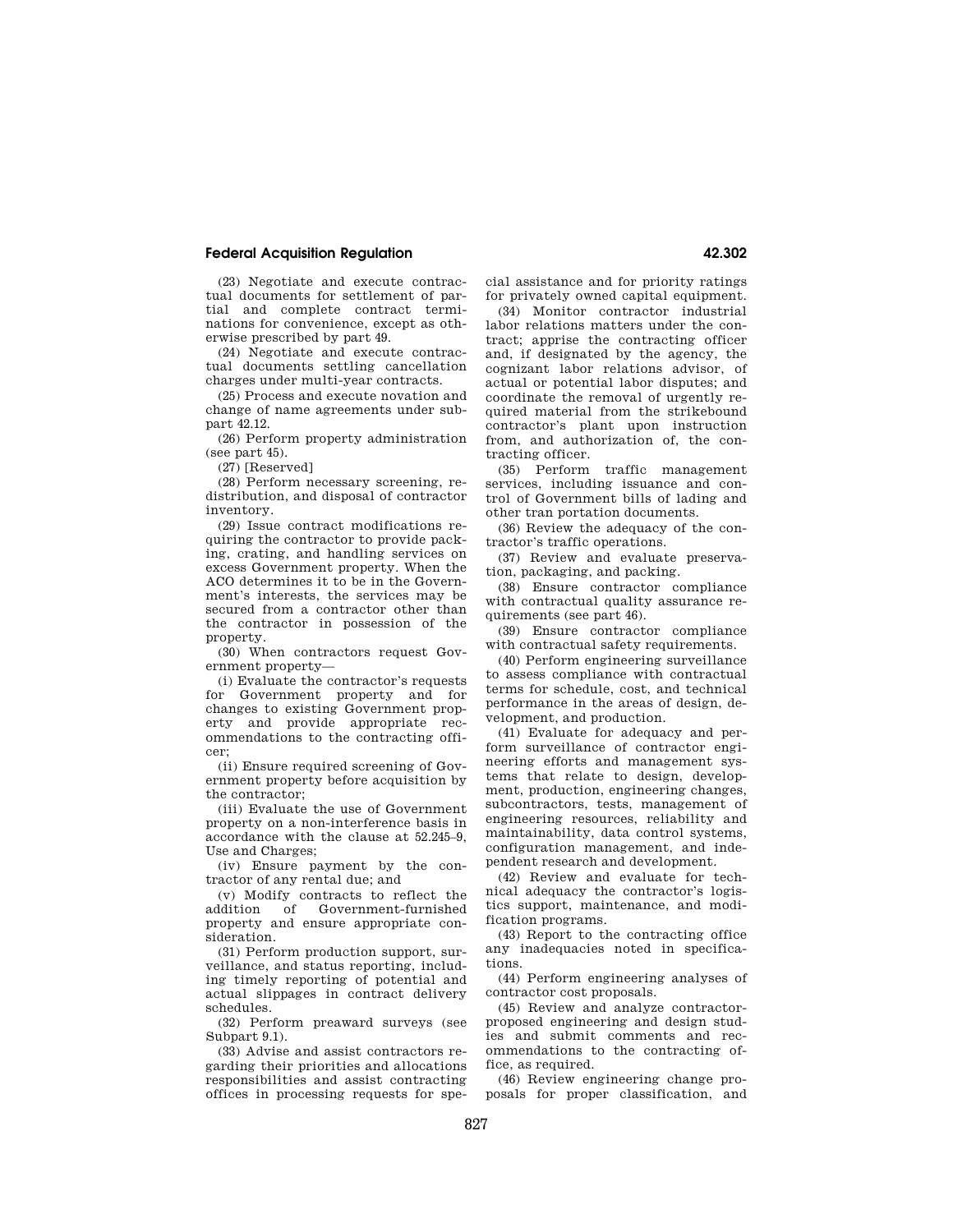when required, for need, technical adequacy of design, producibility, and impact on quality, reliability, schedule, and cost; submit comments to the contracting office.

(47) Assist in evaluating and make recommendations for acceptance or rejection of waivers and deviations.

(48) Evaluate and monitor the contractor's procedures for complying with procedures regarding restrictive markings on data.

(49) Monitor the contractor's value engineering program.

(50) Review, approve or disapprove, and maintain surveillance of the contractor's purchasing system (see part 44).

(51) Consent to the placement of subcontracts.

(52) Review, evaluate, and approve plant or division-wide small, small disadvantaged, women-owned, veteranowned, HUBZone, and service-disabled veteran-owned small business master subcontracting plans.

(53) Obtain the contractor's currently approved company- or division-wide plans for small, small disadvantaged, women-owned veteran-owned HUBZone, and service-disabled veteran-owned small business subcontracting for its commercial products, or, if there is no currently approved plan, assist the contracting officer in evaluating the plans for those products.

(54) Assist the contracting officer, upon request, in evaluating an offeror's proposed small, small disadvantaged women-owned, veteran-owned, HUBZone, and service-disabled veteran-owned small business subcontracting plans, including documentation of compliance with similar plans under prior contracts.

(55) By periodic surveillance, ensure<br>the contractor's compliance with contractor's compliance with small, small disadvantaged, womenowned, veteran-owned, HUBZone, and service-disabled veteran-owned small business subcontracting plans and any labor surplus area contractual requirements; maintain documentation of the contractor's performance under and compliance with these plans and requirements; and provide advice and assistance to the firms involved, as appropriate.

(56) Maintain surveillance of flight operations.

(57) Assign and perform supporting contract administration.

(58) Ensure timely submission of required reports.

(59) Issue administrative changes, correcting errors or omissions in typing, contractor address, facility or activity code, remittance address, computations, which do not require additional contract funds, and other such changes (see 43.101).

(60) Cause release of shipments from contractor's plants according to the shipping instructions. When applicable, the order of assigned priority shall be followed; shipments within the same priority shall be determined by date of the instruction.

(61) Obtain contractor proposals for any contract price adjustments resulting from amended shipping instructions. Review all amended shipping instructions on a periodic, consolidated basis to ensure that adjustments are timely made. Except when the ACO has settlement authority, the ACO shall forward the proposal to the contracting officer for contract modification. The ACO shall not delay shipments pending completion and formalization of negotiations of revised shipping instructions.

(62) Negotiate and/or execute supplemental agreements, as required, making changes in packaging subcontractors or contract shipping points.

(63) Cancel unilateral purchase orders when notified of nonacceptance by the contractor. The CAO shall notify the contracting officer when the purchase order is canceled.

(64) Negotiated and execute one-time supplemental agreements providing for the extension of contract delivery schedules up to 90 days on contracts with an assigned Critically Designator of C (see 42.1105). Notification that the contract delivery schedule is being extended shall be provided to the contracting office. Subsequent extensions on any individual contract shall be authorized only upon concurrence of the contracting office.

(65) Accomplish administrative closeout procedures (see 4.804–5).

(66) Determine that the contractor has a drug-free workplace program and